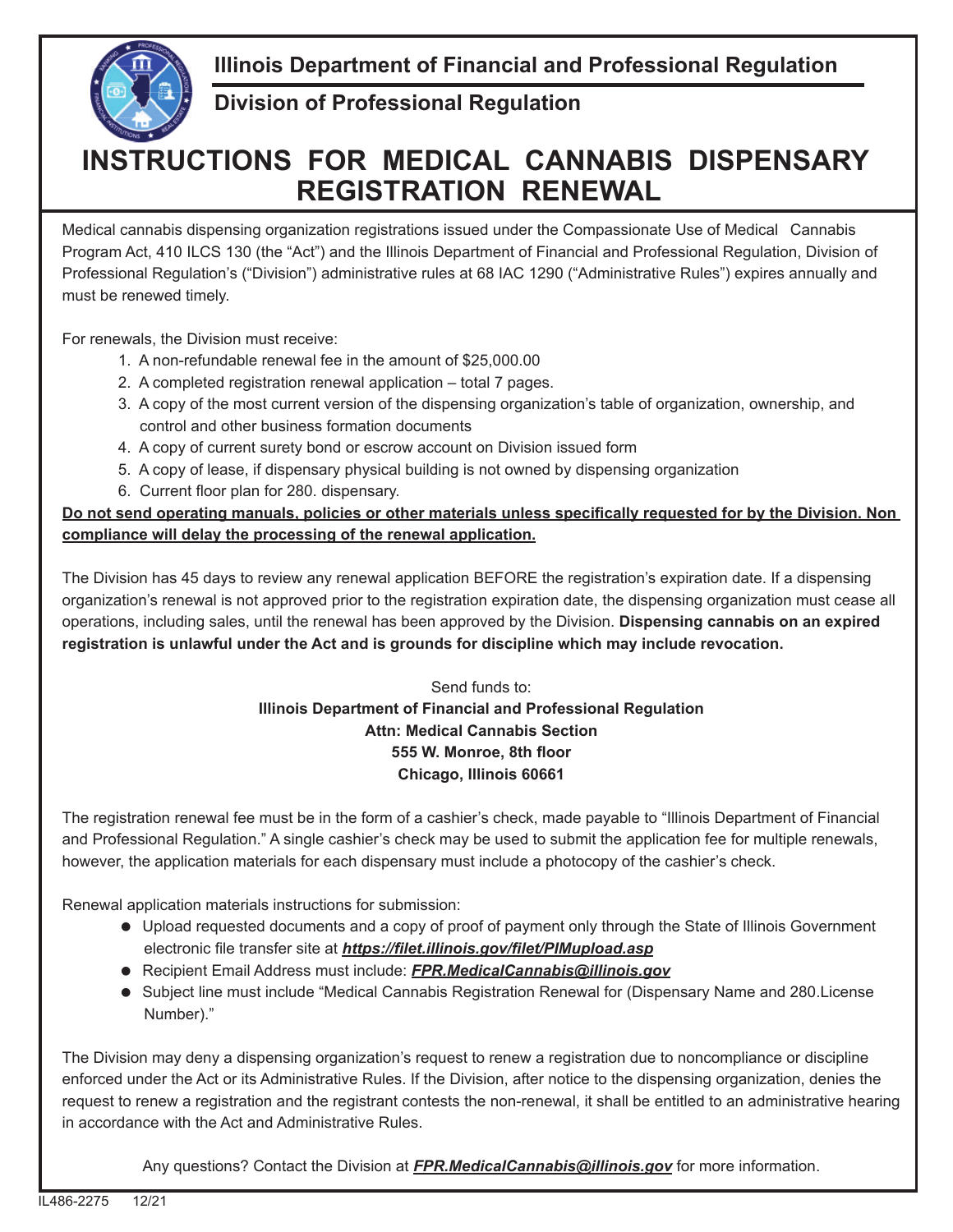|                                                                     |                                                                      | IMPORTANT NOTICE: Completion of this form is necessary for consideration for licensure.                                    |                                                      |  |  |
|---------------------------------------------------------------------|----------------------------------------------------------------------|----------------------------------------------------------------------------------------------------------------------------|------------------------------------------------------|--|--|
|                                                                     | <b>ILLINOIS DEPARTMENT OF FINANCIAL AND PROFESSIONAL REGULATION</b>  |                                                                                                                            |                                                      |  |  |
| <b>MEDICAL CANNABIS DISPENSING ORGANIZATION -</b>                   |                                                                      |                                                                                                                            |                                                      |  |  |
| <b>APPLICATION FOR REGISTRATION RENEWAL</b>                         |                                                                      |                                                                                                                            |                                                      |  |  |
|                                                                     |                                                                      | General Information (All information must be typed; incomplete applications will not be accepted)                          |                                                      |  |  |
| 1. Business Registered Name:                                        |                                                                      |                                                                                                                            |                                                      |  |  |
| 2. Dispensary Name:                                                 |                                                                      | 3. Dispensary License Number:<br>280.                                                                                      |                                                      |  |  |
| 4. Dispensary Physical Address:                                     |                                                                      |                                                                                                                            |                                                      |  |  |
|                                                                     |                                                                      | 5. Dispensary Mailing Address: (If different from the above address; Post Office Box is not permitted):                    |                                                      |  |  |
| 6. Dispensary Physical Location Telephone Number:                   |                                                                      |                                                                                                                            |                                                      |  |  |
|                                                                     |                                                                      | 7. Have there been changes to the dispensing organization's primary, alternate and State Verification System (e.g Biotrack |                                                      |  |  |
| THC) contacts?<br>Yes<br>No                                         |                                                                      |                                                                                                                            |                                                      |  |  |
| If yes, complete 8, 9 and/or 10 below. If not, skip 8, 9 and/or 10. |                                                                      |                                                                                                                            |                                                      |  |  |
|                                                                     |                                                                      | 8. Dispensing Organization's Primary Contact Name, Title, Address, Email Address, and Telephone Number:                    |                                                      |  |  |
|                                                                     |                                                                      |                                                                                                                            |                                                      |  |  |
|                                                                     |                                                                      | 9. Dispensing Organization's Alternate Contact Name, Title, Address, Email Address, and Telephone Number:                  |                                                      |  |  |
|                                                                     |                                                                      |                                                                                                                            |                                                      |  |  |
|                                                                     |                                                                      | 10. Dispensing Organization's State Verification System Contact Name, Title and Email Address:                             |                                                      |  |  |
|                                                                     |                                                                      |                                                                                                                            |                                                      |  |  |
|                                                                     |                                                                      | 11. Please list in descending order of responsibility all Dispensary's Agents-in-Charge (AIC):                             |                                                      |  |  |
| AIC's Name                                                          | the contract of the contract of the contract of<br>AIC's Cell Number | AIC's Email                                                                                                                | <b>State Verification</b><br>System Access (Yes/No): |  |  |
|                                                                     |                                                                      |                                                                                                                            |                                                      |  |  |
|                                                                     |                                                                      |                                                                                                                            |                                                      |  |  |
|                                                                     |                                                                      |                                                                                                                            |                                                      |  |  |
|                                                                     |                                                                      |                                                                                                                            |                                                      |  |  |
|                                                                     |                                                                      |                                                                                                                            |                                                      |  |  |
|                                                                     |                                                                      |                                                                                                                            |                                                      |  |  |
|                                                                     |                                                                      |                                                                                                                            |                                                      |  |  |
|                                                                     |                                                                      |                                                                                                                            |                                                      |  |  |
|                                                                     |                                                                      |                                                                                                                            |                                                      |  |  |
|                                                                     |                                                                      |                                                                                                                            |                                                      |  |  |
|                                                                     |                                                                      |                                                                                                                            |                                                      |  |  |
|                                                                     |                                                                      |                                                                                                                            |                                                      |  |  |
| 12. Provide Weekly Destruction Day                                  |                                                                      | and Time                                                                                                                   | am/pm C.S.T                                          |  |  |

Medical Cannabis Dispensary Registration Renewal Application pg. 1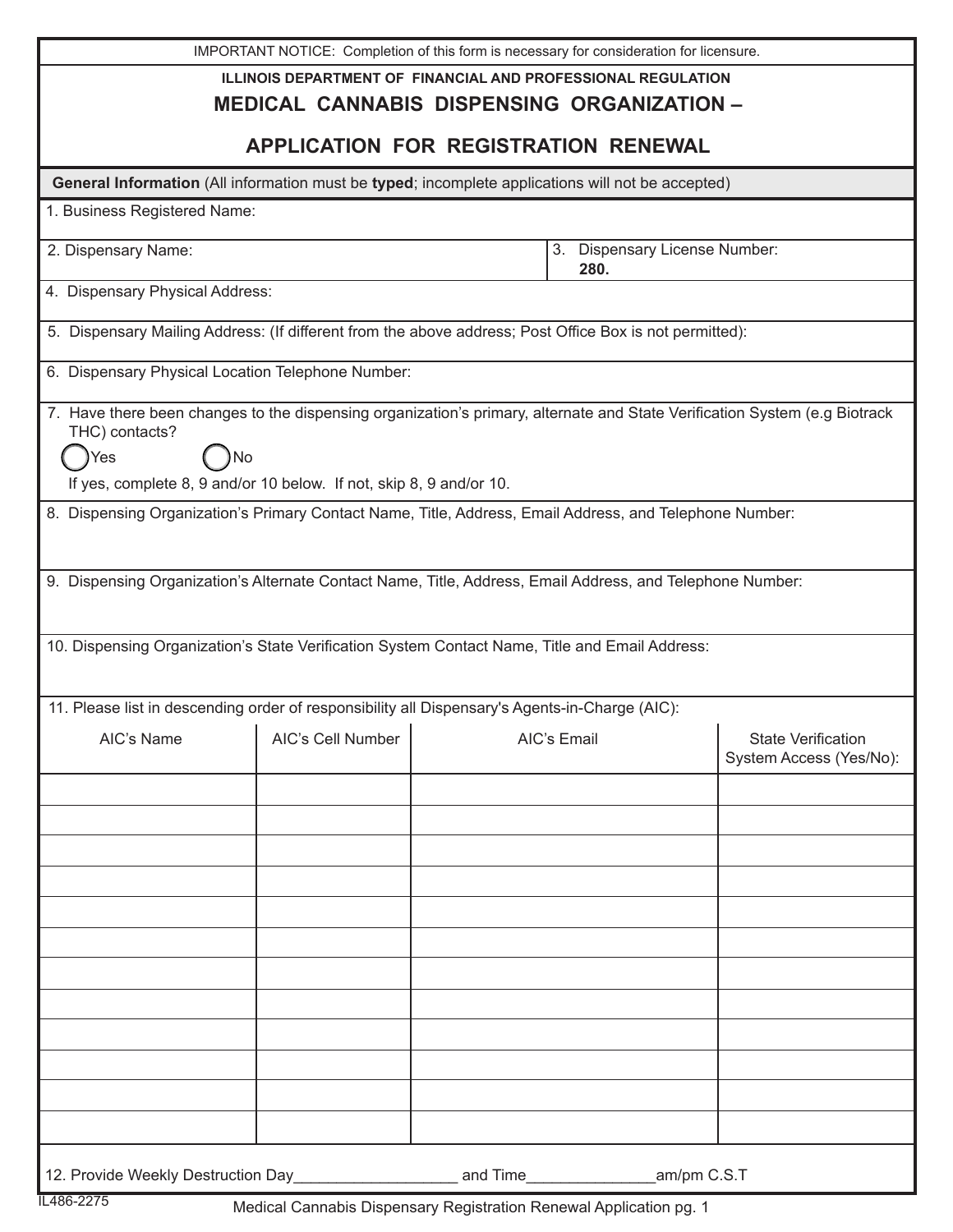| <b>Ownership</b>                                                                                                                                                                                                                                                                                                                               |            |           |
|------------------------------------------------------------------------------------------------------------------------------------------------------------------------------------------------------------------------------------------------------------------------------------------------------------------------------------------------|------------|-----------|
| 13. Upload the most current version of the dispensing organization's<br>table of organization, ownership, and control<br>articles of organization<br>other business formation documents<br>14. Is the dispensing organization 51% or more owned by a person or person(s) that represent racial or<br>ethnic minority groups?                   |            |           |
| <b>Staffing and Training Plan</b>                                                                                                                                                                                                                                                                                                              |            |           |
| Pursuant to 1290, does the staffing and training plan include the following:<br>15. Minimum staffing levels                                                                                                                                                                                                                                    |            |           |
| 16. Provide 8 hours of annual training (which may include at least 2 hours of Responsible Vendor training)<br>for agents, agents-in-charge, and principal officers                                                                                                                                                                             |            |           |
| 17. Require agents, agents-in-charge, and principal officers handling cannabis receive Responsible Vendor<br>training within 90 days of hire and annually                                                                                                                                                                                      |            |           |
| 18. Operating the point-of-sale system, the State Verification system, and proper inventory handling and<br>tracking                                                                                                                                                                                                                           |            |           |
| 19. Adhering to qualifying patients, provisional patients, OAPP participants and designated caregivers'<br>confidentiality requirements                                                                                                                                                                                                        |            |           |
| 20. Specific uses of uses of cannabis or cannabis-infused products offered for sale at the dispensary                                                                                                                                                                                                                                          |            |           |
| 21. Regulatory inspection preparedness and law-enforcement interaction                                                                                                                                                                                                                                                                         |            |           |
| 22. Agents, agents-in-charge, and principal officers must maintain their active and terminated ID badges                                                                                                                                                                                                                                       |            |           |
| 23. The Compassionate Use of Medical Cannabis Program Act and the Division's administrative rules<br>under 1290                                                                                                                                                                                                                                |            |           |
| <b>Sales Transaction Plan</b>                                                                                                                                                                                                                                                                                                                  | <b>YES</b> | <b>NO</b> |
| Pursuant to 1290, does the sales transaction plan include the following:<br>24. Verification of medical cannabis patient's DPH- issued identification with their federal or State ID and<br>verify the patient's status using the state traceability system at each visit before access into<br>the limited access area and prior to each sale |            |           |
| 25. Prohibit the sale of smokable products, including flower and vape products, to patients under the age of<br>18                                                                                                                                                                                                                             |            |           |
| <b>Patient Education Plan</b>                                                                                                                                                                                                                                                                                                                  |            |           |
| Pursuant to 1290, does the patient education plan include the following:                                                                                                                                                                                                                                                                       |            |           |
| 26. Possession of cannabis is illegal under federal law                                                                                                                                                                                                                                                                                        |            |           |
| 27. Current educational information issued by DPH about the health risks associated with the use or abuse<br>of cannabis                                                                                                                                                                                                                       |            |           |
| 28. Potential side effects of cannabis                                                                                                                                                                                                                                                                                                         |            |           |
| 29. Cannabis consumption prohibited in public places                                                                                                                                                                                                                                                                                           |            |           |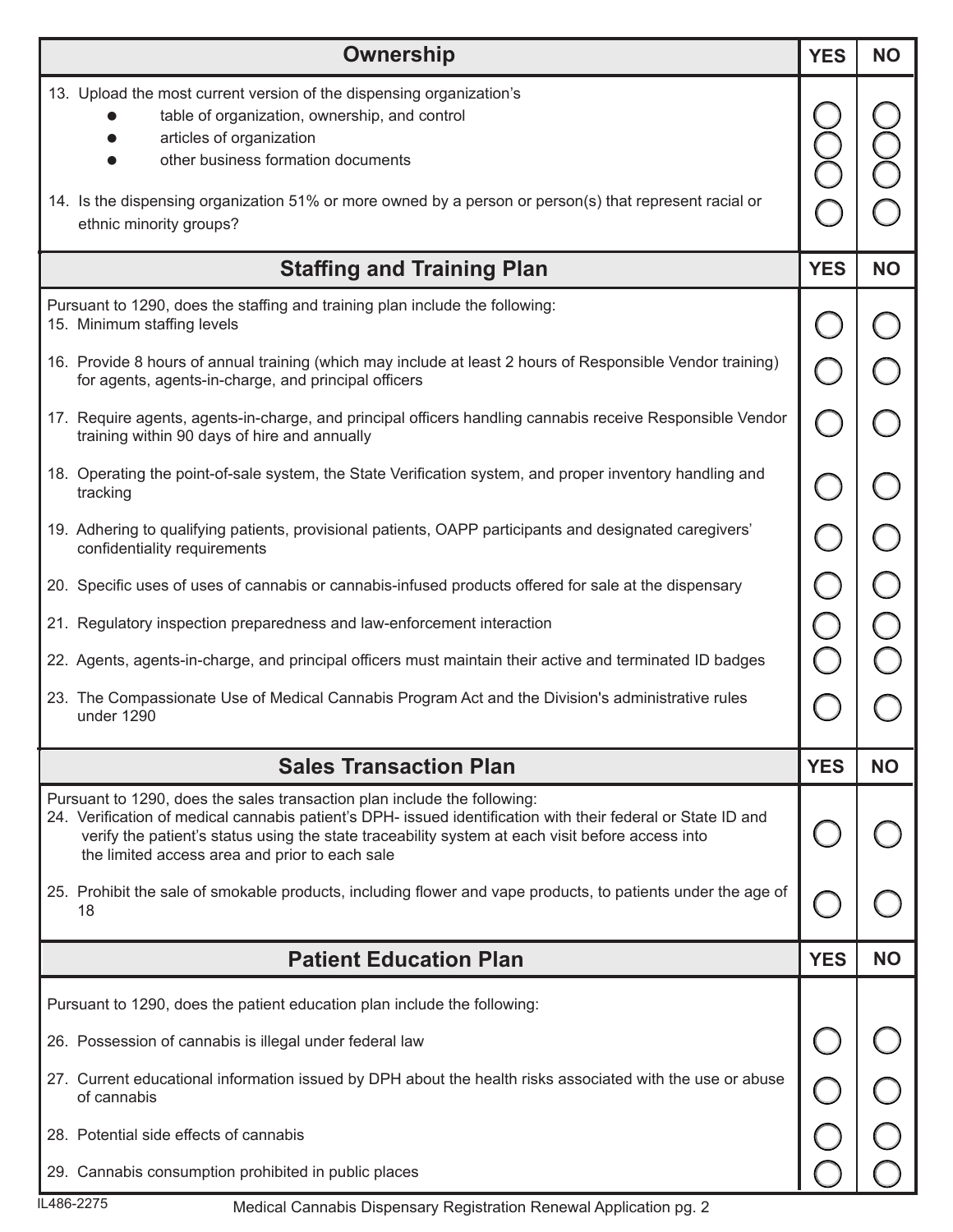| <b>Patient Education Plan (cont.)</b>                                                                                                                                                                                                                                                                                |            |           |  |
|----------------------------------------------------------------------------------------------------------------------------------------------------------------------------------------------------------------------------------------------------------------------------------------------------------------------|------------|-----------|--|
| 30. Updated information about the purported effectiveness of various forms and methods of medical<br>cannabis administration                                                                                                                                                                                         |            |           |  |
| 31. Updated information about the purported effectiveness of strains of medical cannabis on specific<br>conditions                                                                                                                                                                                                   |            |           |  |
| 32. IDFPR's Cannabis Destruction Guide                                                                                                                                                                                                                                                                               |            |           |  |
|                                                                                                                                                                                                                                                                                                                      |            |           |  |
| <b>Health Insurance Portability and Accountability Act (HIPAA)</b>                                                                                                                                                                                                                                                   | <b>YES</b> | <b>NO</b> |  |
| Pursuant to 1290 - A dispensing organization shall ensure that any identifying information about a qualifying<br>patient, provisional patient, OAPP participant or caregiver is kept in compliance with the privacy and security<br>rules of Health Insurance Portability and Accountability Act HIPAA (45 CFR 164). |            |           |  |
| 33. In accordance with the security written policy for patients under the Compassionate Use Medical<br>Cannabis Act, are computers and the network encrypted within the licensed dispensary that<br>manages medical cannabis patient information?                                                                    |            |           |  |
| 34. Are all medical cannabis patients provided with HIPAA individual rights' materials?                                                                                                                                                                                                                              |            |           |  |
| 35. Upon receipt of HIPAA materials, is there a method to capture the patient's receipt of materials e.g.,<br>sign log, electronic log?                                                                                                                                                                              |            |           |  |
| 36. When the patient sign's off on the receipt of materials, is an additional identifier used e.g., date of birth<br>or QP number?                                                                                                                                                                                   |            |           |  |
|                                                                                                                                                                                                                                                                                                                      |            |           |  |
| <b>Recalls</b>                                                                                                                                                                                                                                                                                                       | <b>YES</b> | <b>NO</b> |  |
| Pursuant to 1290, does the recall policy include the following:                                                                                                                                                                                                                                                      |            |           |  |
| 37. A mechanism to contact all patients, provisional patients, OAPP participants, and designated<br>caregivers who have, or likely have, obtained the product from the dispensary The<br>communication must include information on the policy for return of the recalled product.                                    |            |           |  |
| 38. A mechanism to contact the cultivation center or vendor that manufactured the defective cannabis                                                                                                                                                                                                                 |            |           |  |
| 39. Communication with the Division, DOA and DPH within 24 hours                                                                                                                                                                                                                                                     |            |           |  |
| 40. Outreach via media, as necessary and appropriate                                                                                                                                                                                                                                                                 |            |           |  |
|                                                                                                                                                                                                                                                                                                                      |            |           |  |
|                                                                                                                                                                                                                                                                                                                      |            |           |  |
|                                                                                                                                                                                                                                                                                                                      |            |           |  |
|                                                                                                                                                                                                                                                                                                                      |            |           |  |
|                                                                                                                                                                                                                                                                                                                      |            |           |  |
|                                                                                                                                                                                                                                                                                                                      |            |           |  |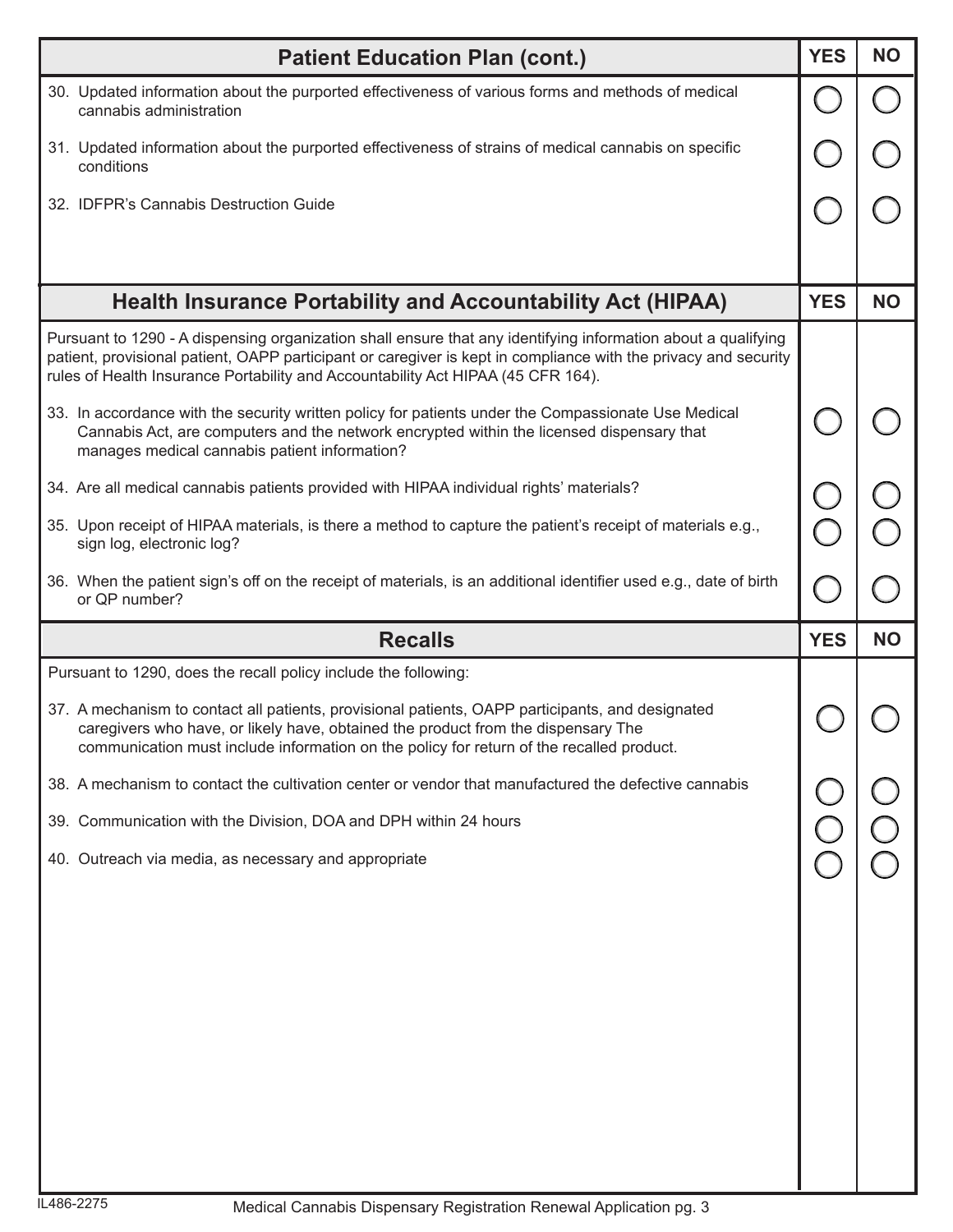| <b>Inventory Tracking Plan</b>                                                                                                                                                                                                              | <b>YES</b> | <b>NO</b> |
|---------------------------------------------------------------------------------------------------------------------------------------------------------------------------------------------------------------------------------------------|------------|-----------|
| Pursuant to 1290, does the inventory tracking plan include the following:<br>41. Inspection of cannabis deliveries to ensure the compliance of packaging and labeling with state laws<br>and regulations                                    |            |           |
| 42. Verification of cannabis deliveries against the shipment manifest, ensuring all sublot/batch numbers on<br>the manifest match the sublot/batch numbers of the cannabis products received                                                |            |           |
| 43. Daily inventory verification counts of cannabis inventory against the State traceability system                                                                                                                                         |            |           |
| 44. 24/7 access in real-time, web-based, inventory control system by State cannabis regulatory agencies                                                                                                                                     |            |           |
| 45. Submission of the Division's Inventory Adjustment Form to FPR.CannabisEnforcement@Illinois.gov<br>for inventory discrepancies within 48 hours of discovery when the discrepancy is not suspected to be<br>related to theft or diversion |            |           |
| 46. Submission of the Division's Inventory Adjustment Form to FPR.CannabisEnforcement@Illinois.gov<br>for inventory discrepancies within 24 hours of discovery when the discrepancy is suspected to be<br>related to theft or diversion     |            |           |
| 47. First-in, first-out procedure to rotate and sell older cannabis products first                                                                                                                                                          |            |           |
| 48. Requirement that all cannabis be stored in the reinforced vault when the dispensary is not operating                                                                                                                                    |            |           |
| <b>Recordkeeping</b>                                                                                                                                                                                                                        | <b>YES</b> | <b>NO</b> |
| Pursuant to 1290, does the recordkeeping plan include the following:                                                                                                                                                                        |            |           |
| 49. Access to an updated annual copy of policies and procedures                                                                                                                                                                             |            |           |
| 50. Inventory Adjustment Forms be retained and accessible for at least 2 years                                                                                                                                                              |            |           |
| 51. Inventory documentation be retained and accessible for at least 5 years                                                                                                                                                                 |            |           |
| 52. Banking and financial documentation be retained for at least 5 years, including records of deposit and<br>withdrawals                                                                                                                   |            |           |
| 53. If the dispensary closes, will records be retained for at least 3 years after close in a form and location in<br>Illinois that is acceptable to the Division                                                                            |            |           |
| 54. Has the policies and procedures been reviewed and updated within the last 12 months                                                                                                                                                     |            |           |
| <b>Real Estate</b>                                                                                                                                                                                                                          | <b>YES</b> | <b>NO</b> |
| 55. Is the building and land owned by the licensee? If no, proceed to question 56.                                                                                                                                                          |            |           |
| 56. Is the location where the dispensary is located leased or rented?                                                                                                                                                                       |            |           |
| 57. Upload a current copy of the lease/rental agreement                                                                                                                                                                                     |            |           |
|                                                                                                                                                                                                                                             |            |           |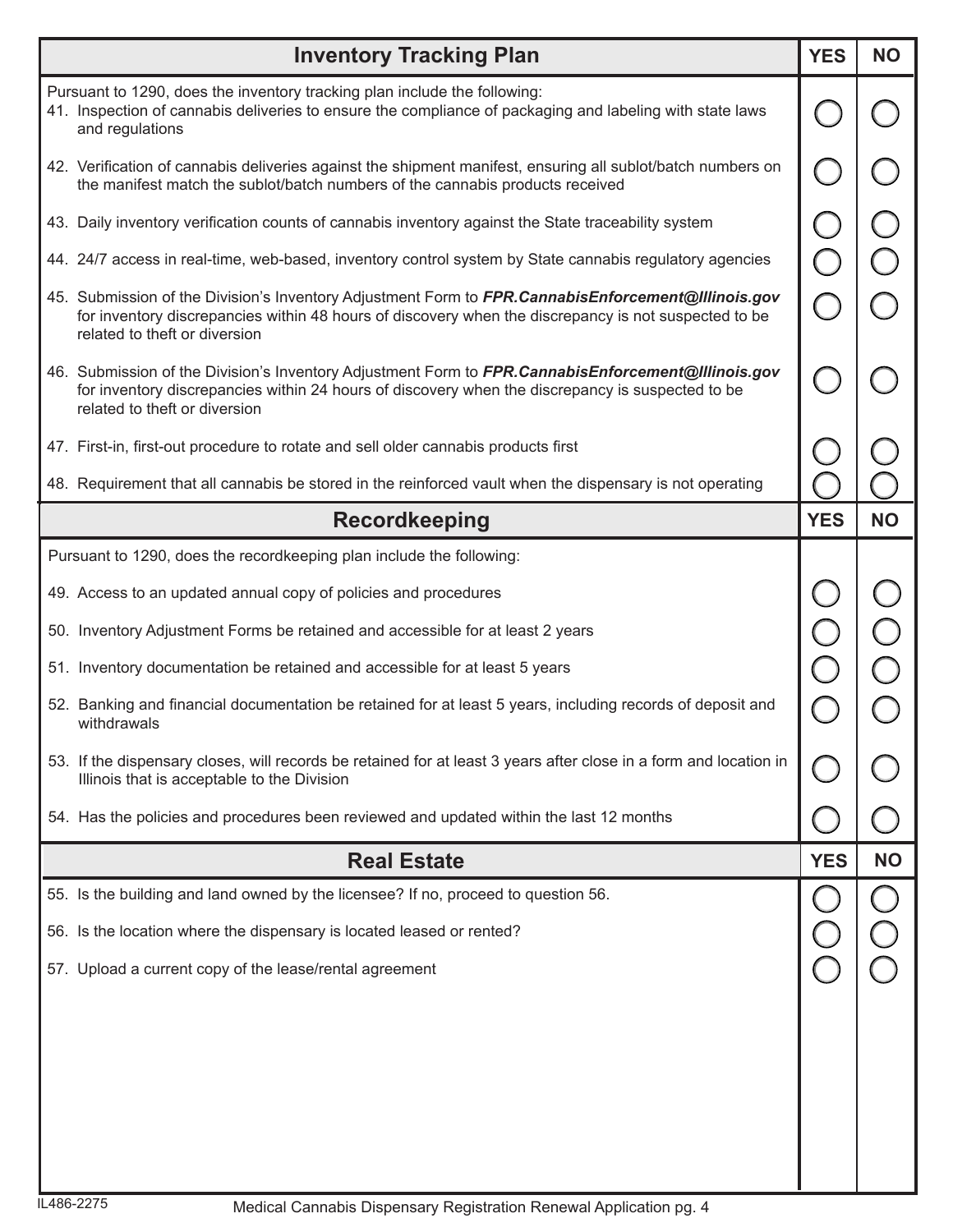| <b>Destruction</b>                                                                                                                                                                                                                                                            | <b>YES</b> | <b>NO</b> |
|-------------------------------------------------------------------------------------------------------------------------------------------------------------------------------------------------------------------------------------------------------------------------------|------------|-----------|
| Pursuant to 1290, does the destruction plan include the following:                                                                                                                                                                                                            |            |           |
| 58. Outdated, deteriorated, misbranded, adulterated, mislabeled, or non-compliantly packaged cannabis<br>products be segregated and quarantined timely                                                                                                                        |            |           |
| 59. Products placed into quarantine be destroyed at the next upcoming scheduled day for destruction unless<br>otherwise permitted by the Division                                                                                                                             |            |           |
| 60. Items be labeled with the date of placement into quarantine                                                                                                                                                                                                               |            |           |
| 61. Cannabis products be weighed prior to destruction                                                                                                                                                                                                                         |            |           |
| 62. Record the destruction in the state's traceability system and in dispensary records                                                                                                                                                                                       |            |           |
| 63. Destructions occur in clear, unobstructed view of a camera                                                                                                                                                                                                                |            |           |
| 64. Contact the Illinois State Police and the Division at least 3 days before destroying cannabis at a time<br>other than the regularly scheduled time                                                                                                                        |            |           |
| 65. Destroyed cannabis product be mixed with more than 50% non-cannabis products before disposal                                                                                                                                                                              |            |           |
| 66. Verify vegetable-based grease oils are prohibited or not included in the destruction of cannabis materials                                                                                                                                                                |            |           |
| 67. Provide details of destruction and disposal procedures: best practices for topical patches (open and put<br>on inert material) gummies (liquefy with a heat source and then mix with inert materials) and topical<br>canisters (pump out and destroy with inert material) |            |           |
| <b>Curbside</b>                                                                                                                                                                                                                                                               | <b>YES</b> | <b>NO</b> |
|                                                                                                                                                                                                                                                                               |            |           |
| 68. Does dispensary offer curbside service to medical cannabis patients?                                                                                                                                                                                                      |            |           |
| If yes, does the dispensary's curbside policy include:                                                                                                                                                                                                                        |            |           |
| 69. Confirmation that curbside is for medical cannabis patients only                                                                                                                                                                                                          |            |           |
| 70. Verify camera monitoring in curbside area (both facial and car with plate)                                                                                                                                                                                                |            |           |
| 71. Verify physical location of curbside area                                                                                                                                                                                                                                 |            |           |
| 72. Hours of Operation for curbside                                                                                                                                                                                                                                           |            |           |
| 73. Identification verification for medical cannabis patients include DPH- issued identification with their<br>federal or State ID and verify the patient's status using the state traceability system at each visit                                                          |            |           |
| 74. Security provided at curbside area while in use                                                                                                                                                                                                                           |            |           |
|                                                                                                                                                                                                                                                                               |            |           |
|                                                                                                                                                                                                                                                                               |            |           |
|                                                                                                                                                                                                                                                                               |            |           |
|                                                                                                                                                                                                                                                                               |            |           |
|                                                                                                                                                                                                                                                                               |            |           |
|                                                                                                                                                                                                                                                                               |            |           |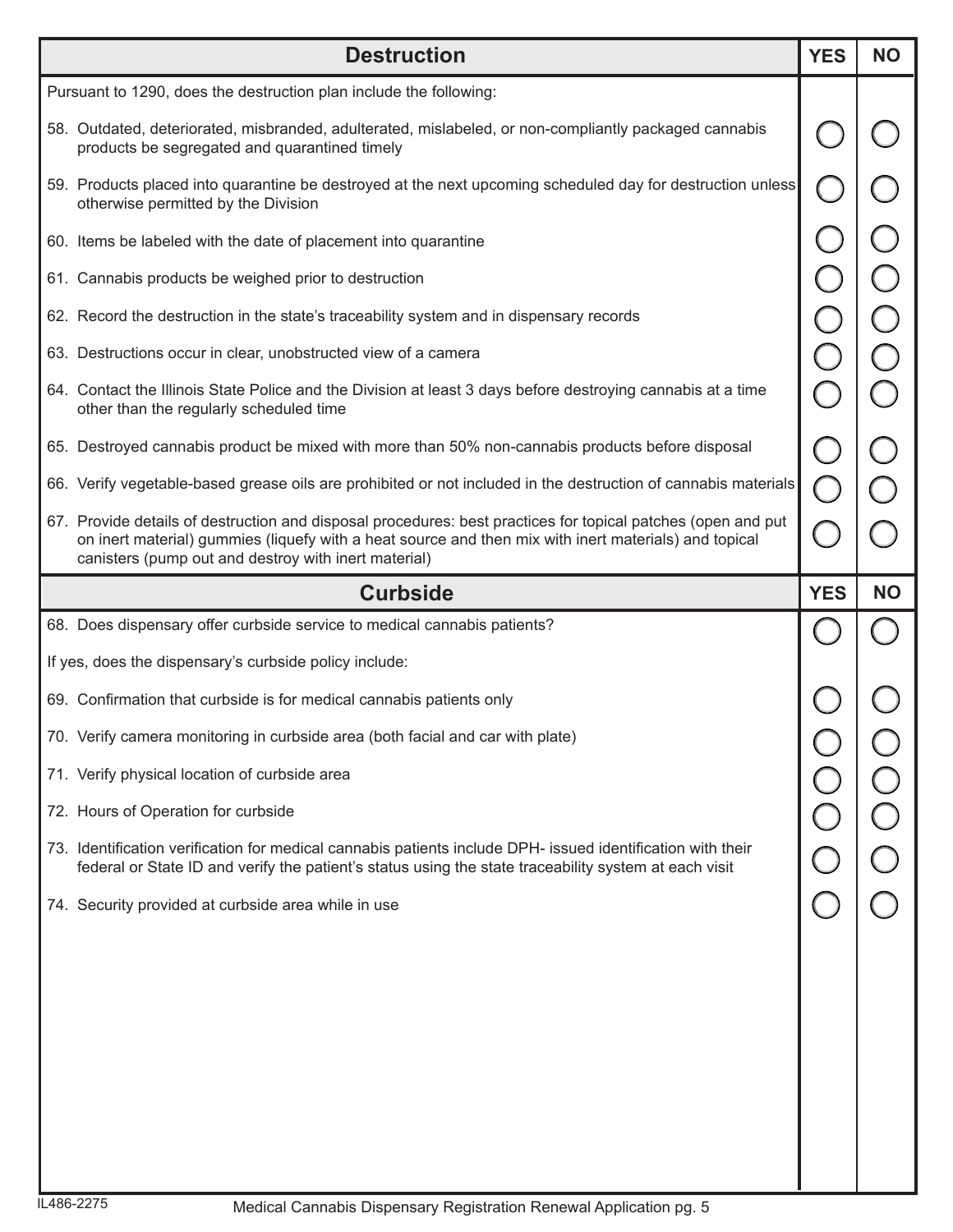|                                                                                                                | <b>Security</b>                                                                                                                                                                         | <b>YES</b> | <b>NO</b> |
|----------------------------------------------------------------------------------------------------------------|-----------------------------------------------------------------------------------------------------------------------------------------------------------------------------------------|------------|-----------|
|                                                                                                                | Pursuant to 1290, does the security plan include the following:                                                                                                                         |            |           |
| 75. Cameras record at a minimum of 8 frames per second                                                         |                                                                                                                                                                                         |            |           |
|                                                                                                                | 76. Footage from cameras stored and accessible for at least 90 days                                                                                                                     |            |           |
|                                                                                                                | 77. Security systems supported by at least a 4-hour battery backup                                                                                                                      |            |           |
| 78. Monthly tests be performed of all security systems                                                         |                                                                                                                                                                                         |            |           |
| duress codes                                                                                                   | 79. Monthly security tests include verifying any agents with keys to the dispensary remember their secret                                                                               |            |           |
|                                                                                                                | 80. Failure notification system that sends a call, text, or e-mail if an alarm system malfunctions                                                                                      |            |           |
|                                                                                                                | 81. Retention of an electronic log of all agents entering the vault                                                                                                                     |            |           |
|                                                                                                                | 82. Strike, fire, flood, tornado and potential or active shooter plan                                                                                                                   |            |           |
|                                                                                                                | 83. Cash to be stored in a vault or safe when the dispensary is not operating                                                                                                           |            |           |
| 84. An anti-loitering policy                                                                                   |                                                                                                                                                                                         |            |           |
|                                                                                                                | 85. Illinois State Police and Division have 24/7 access to remotely view all video feeds                                                                                                |            |           |
| 86. Limit access to the restricted and limited access areas to those allowed by statute or administrative rule |                                                                                                                                                                                         |            |           |
|                                                                                                                | 87. Allowing inspections by the Division or the Division's authorized representative, ISP, or other federal or<br>State officials performing duties as required by federal or State law |            |           |
| <b>Dispensary Operating Hours</b>                                                                              |                                                                                                                                                                                         |            |           |
| 88.                                                                                                            | Provide weekly operating hours: example 9:00am - 9:00pm                                                                                                                                 |            |           |
| Monday<br>till                                                                                                 |                                                                                                                                                                                         |            |           |
| Tuesday<br>till                                                                                                |                                                                                                                                                                                         |            |           |
| Wednesday<br>till                                                                                              |                                                                                                                                                                                         |            |           |
| Thursday<br>till                                                                                               |                                                                                                                                                                                         |            |           |
| Friday<br>till                                                                                                 |                                                                                                                                                                                         |            |           |
| Saturday<br>till                                                                                               |                                                                                                                                                                                         |            |           |
| Sunday<br>till                                                                                                 |                                                                                                                                                                                         |            |           |
|                                                                                                                | <b>Floor Plan</b>                                                                                                                                                                       | <b>YES</b> | <b>NO</b> |
| 89.<br>Upload the current copy of the floor plan                                                               |                                                                                                                                                                                         |            |           |
|                                                                                                                |                                                                                                                                                                                         |            |           |
|                                                                                                                |                                                                                                                                                                                         |            |           |
|                                                                                                                |                                                                                                                                                                                         |            |           |
|                                                                                                                |                                                                                                                                                                                         |            |           |